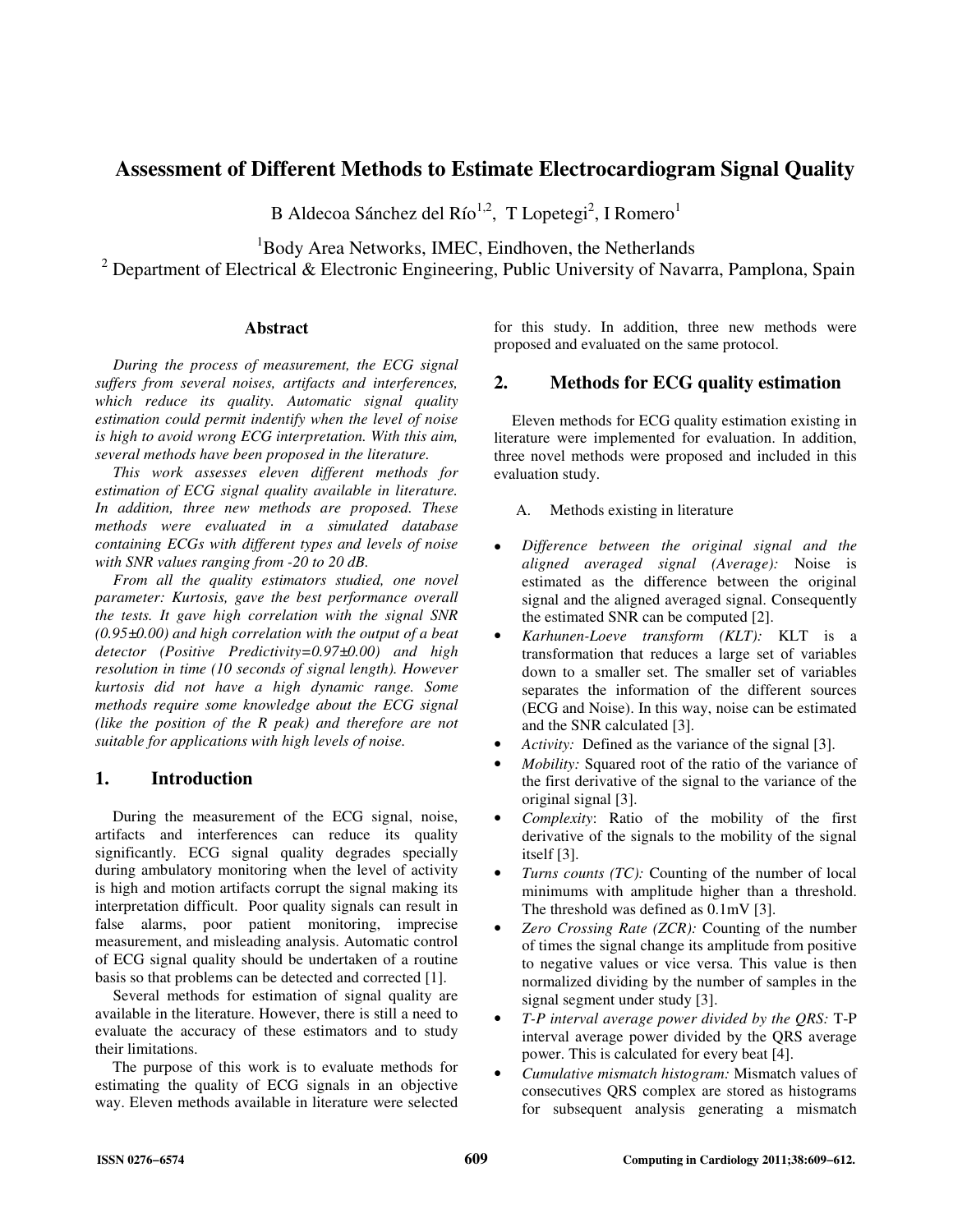histogram. Cumulative histograms are then calculated. The signal quality is determined based on how fast the cumulative histogram curves rise. The signals with higher quality will rise faster than the signals with lower quality [5].

- *First-Difference histogram*: The baseline is defined as the most common sample value during R-R periods. The sample value corresponding to the histogram peak was declared the baseline and the difference between consecutive baselines gives the baseline shift from beat to beat. Noise content is estimated from the first-difference histogram of R-R intervals. Noise contribution is one minus the frequency of occurrence of first differences with values around zero divided by the number of samples in the R-R interval [6].
- *Frequency content in six bandwidth and Out of range event (ORE):* Energy of the signal in six frequency bandwidths (0.05–0.25, 0.25–10, 10–20, 20–48, 48– 52, and 52–100 Hz). ORE: counting of the number of times the signal go above or below a threshold. The threshold was defined as  $\pm 4$  mV [7].

#### B. Novel methods proposed

- *LMS adaptive filtering:* LMS adaptive filtering was used to remove the ECG signal and therefore estimate the noise content. A template of the clean ECG signal was used as reference input signal to the adaptive filter. Then SNR can be estimated.
- *Kurtosis*: Measure of the Gaussianity of a distribution [8]. As ECG signals are hyper-Gaussian, higher kurtosis values are associated with lower quality in the ECG.
- *Temporal Dispersion:* defined as:

$$
\text{Disperson} = \frac{\sum_{1}^{N-1} (n - \overline{n}_{\overline{x}}) \cdot X^{2}(n)}{\sum_{1}^{N-1} X^{2}(n)} \tag{1}
$$

where N is the number of samples contained in one period of ECG signal centered in the R-peak.

## **3. Methodology**

## **3.1. Database**

Simulated signals were created by adding different kind of noise to clean 12-standard lead ECG signals. Clean ECG signals were recorded from 5 healthy subjects while they were at rest. Signals were of 2-minutes length and were obtained with a sampling frequency of 4800Hz, using a generic biosignal acquisition system from g.Tec (g.USBamp). Five additive noises were simulated: 50Hz power-line interference, motion artifact, respiration interference, electro-surgical noise and electromyogram

(EMG). Noises were scaled by multiplying the signals by a factor before adding them to the clean ECGs in order to obtain different levels of SNR. The SNR ranged from - 20dB to 20dB with increasing steps of 1dB

## **3.2. Evaluation criteria**

In order to evaluate the performance of the different methods, several parameters were calculated. Values are calculated for each SNR value and expressed in terms of mean and standard deviation (SD) over all SNR values.

#### A. SNR vs. Quality estimation

Correlation coefficient between the level of SNR and the quality estimation obtained was calculated at each SNR value.

B. Beat detection vs. Quality estimation

A beat detector algorithm [9] was used on the noisy signals in order to see the decrease in beat detection performance with the higher level of noise. Positive predictivity value (PPV) was calculated for each SNR. The correlation coefficient between the PPV and the quality estimator obtained from each method was computed.

#### C. Time resolution

The accuracy of the quality estimation of the different methods against the time length of the signal under analysis was also evaluated.

#### D. Dynamic range

The dynamic range of the different quality estimators was also studied. Input SNR values range from -20 dB to 20 dB were considered. The first derivate of the quality estimators calculated against the input SNR values was obtained and normalized. The dynamic range was obtained by identifying the values in the first derivative that are higher than 0.2 and lower than -0.2.

## **4. Results**

## **4.1. SNR vs. Quality estimation**

Different kinds of noises were added to clean ECG signals with 30 seconds-length. Noise was multiplied by a factor before addition in order to obtain an SNR value desired. The quality in the noisy signal was estimated using the quality estimation parameters under study. The SNR in the noisy signal was compared with the quality estimators by using the correlation coefficient in order to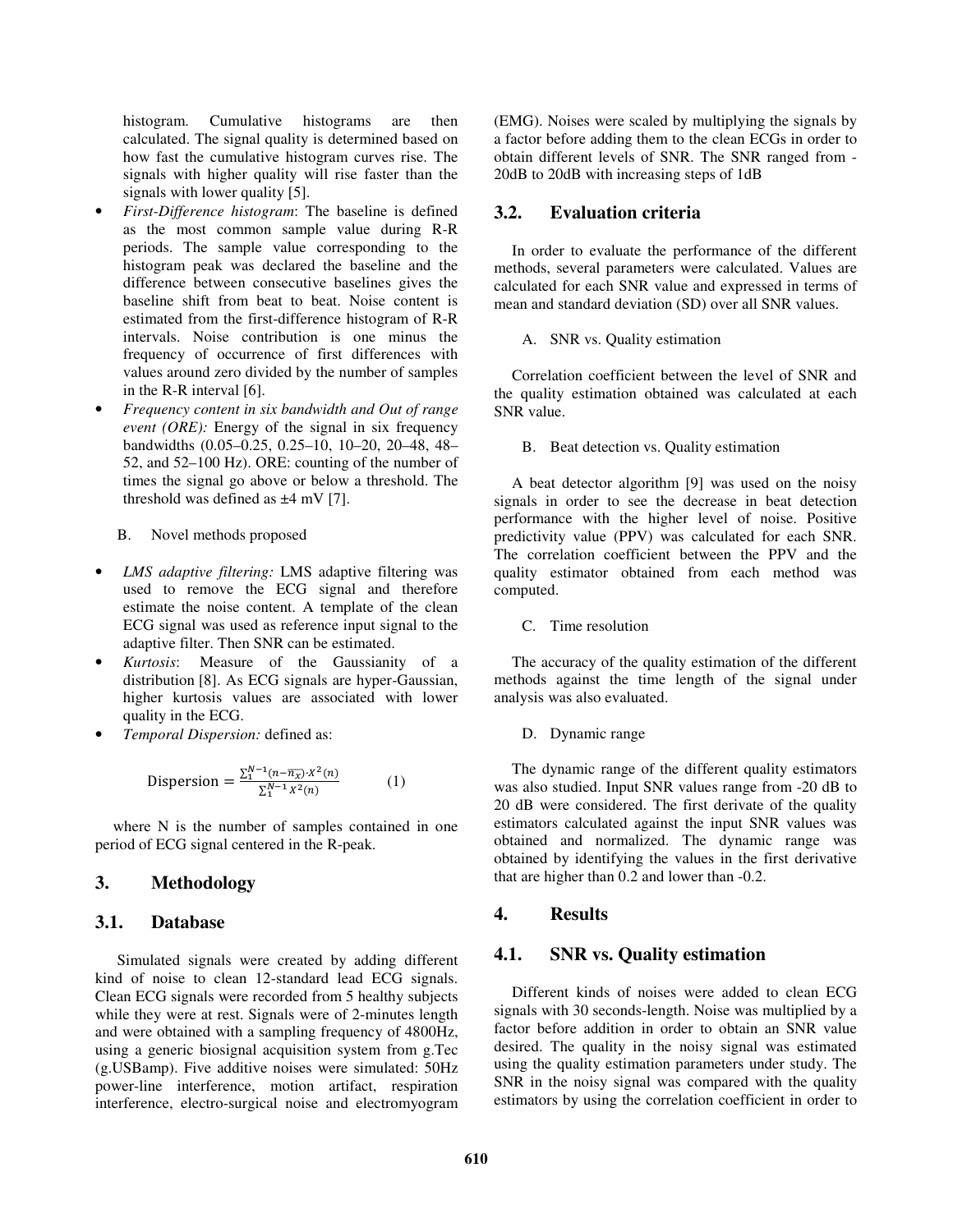evaluate their performance. Results are summarized in table 1.

The quality estimator that had a higher correlation with the signal SNR was the Difference between the original signal and the aligned averaged signal (Average) with an average±SD of 1.00±0.00. From the novel parameters proposed in this paper, LMS adaptive filtering gave the highest correlation  $(0.99 \pm 0.00)$ . In the contrary, mismatch gave the lower correlation (0.27±0.13).

Some of the quality estimators had a significantly different correlation depending on the kind of noise. For example, mobility had a correlation coefficient of 0.94±0.03 when only interference noise was added while when the only added noise was respiration the correlation coefficient was of 0.69±0.09. Other parameters, such as activity, gave similar correlation coefficients when the different kinds of noise were added separately.

Table 1. Correlation coefficients between SNR and Quality estimators

|                        | Mean | SD   | <b>Pvalue</b> |
|------------------------|------|------|---------------|
| Literature proposals   |      |      |               |
| Activity               | 0.72 | 0.01 | p<0.01        |
| Average                | 1.00 | 0.00 | p<0.01        |
| Complexity             | 0.94 | 0.07 | p<0.01        |
| FDHistogram            | 0.86 | 0.03 | p<0.01        |
| KLT                    | 0.98 | 0.01 | p<0.01        |
| Mismatch               | 0.27 | 0.13 | 0.16          |
| Mobility               | 0.76 | 0.03 | 0.05          |
| TP/QRSpower            | 0.87 | 0.03 | p<0.01        |
| <b>TurnsCount</b>      | 0.37 | 0.76 | 0.07          |
| <b>ZeroCrossing</b>    | 0.71 | 0.50 | 0.09          |
| Frequencycontent       | 0.85 | 0.01 | p<0.01        |
| <b>Novel proposals</b> |      |      |               |
| <b>Temp Dispersion</b> | 0.95 | 0.03 | p<0.01        |
| Kurtosis               | 0.95 | 0.00 | p<0.01        |
| LMS adapt filtering    | 0.99 | 0.00 | p<0.01        |

## **4.2. Beat detection vs. Quality estimation**

The output of a beat detection algorithm [9] was used to estimate the performance of the quality estimators. The decrement in the signal quality will be translated in a lower performance of the algorithm. Detections on the different levels of SNR were compared with annotations and PPV was calculated. The PPV for the noisy signal was compared with the quality estimators by using the correlation coefficient in order to evaluate their performance. Results are summarized in table 2.

The quality estimator that had a higher correlation with the beat detector PPV was the novel parameter Kurtosis  $(0.97\pm0.00)$ . From the quality estimators existing in the literature, Frequency content in six bandwidth and ORE with 0.92±0.07 gave the best correlation. Turns Count gave the lowest correlation coefficient (0.21±0.48).

Table 2. Correlation coefficients between PPV and Quality estimators

|                            | Mean | <b>STD</b> | <b>Pyalue</b> |
|----------------------------|------|------------|---------------|
| Literature proposals       |      |            |               |
| Activity                   | 0.85 | 0.28       | p<0.01        |
| Average                    | 0.60 | 0.24       | p<0.01        |
| Complexity                 | 0.58 | 0.14       | p<0.01        |
| FDHistogram                | 0.37 | 0.17       | p<0.01        |
| KL T                       | 0.50 | 0.20       | p<0.01        |
| Mismatch                   | 0.22 | 0.20       | p<0.01        |
| Mobility                   | 0.67 | 0.25       | 0.20          |
| TP/QRSpower                | 0.79 | 0.28       | 0.07          |
| <b>TurnsCount</b>          | 0.21 | 0.48       | p<0.01        |
| ZeroCrossing               | 0.29 | 0.37       | 0.04          |
| Frequencycontent           | 0.92 | 0.07       | p<0.01        |
| <b>Novel proposals</b>     |      |            |               |
| <b>Temporal Dispersion</b> | 0.67 | 0.26       | p<0.01        |
| Kurtosis                   | 0.97 | 0.00       | p<0.01        |
| LMS adaptive filtering     | 0.67 | 0.26       | p<0.01        |

## **4.3. Time resolution**

 $\overline{a}$ 

In order to evaluate the time resolution of the different quality estimators, signals lengths from 5 to 120 seconds were considered. The signal length that gave the highest average correlation coefficient with the SNR was identified as the best one for each quality estimator. Results are summarized in table 3.

Table 3. Signal length that gave the highest correlation with SNR signal.

|                             | Signal length<br>(seconds) |  |
|-----------------------------|----------------------------|--|
| <b>Literature proposals</b> |                            |  |
| Activity                    | 15                         |  |
| Average                     | 30                         |  |
| Complexity                  | 15                         |  |
| FDHistogram                 | 30                         |  |
| KLT                         | 60                         |  |
| Mismatch                    | 30                         |  |
| TP/QRSpower                 | 15                         |  |
| TurnsCount                  | 5                          |  |
| ZeroCrossing                | 5                          |  |
| Frequencycontent            | 10                         |  |
| <b>Novel proposals</b>      |                            |  |
| <b>Temporal Dispersion</b>  | 40                         |  |
| Kurtosis                    | 10                         |  |
| LMS adaptive filtering      | 15                         |  |

The quality estimation methods of Turns Count and Zero Crossing needed the lowest signal length (5 seconds) in order to achieve the highest correlation with SNR. In the contrary KLT needed 60 seconds to get its highest correlation with the SNR.